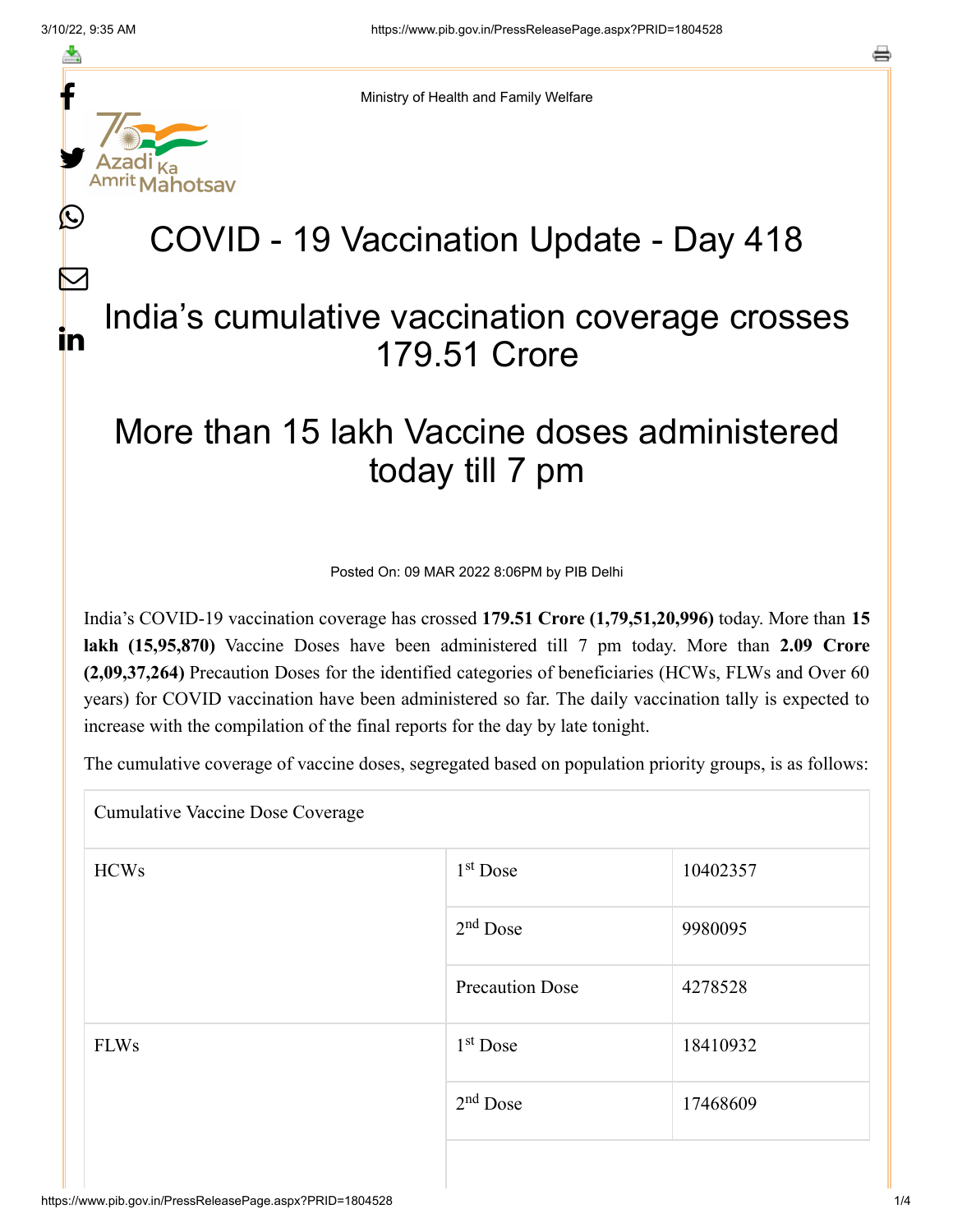| f            |                                              | <b>Precaution Dose</b> | 6455429    |  |
|--------------|----------------------------------------------|------------------------|------------|--|
|              | Age Group 15-18 years                        | 1 <sup>st</sup> Dose   | 55646222   |  |
| $\bf \Omega$ |                                              | $2nd$ Dose             | 32443946   |  |
|              | Age Group 18-44 years                        | 1 <sup>st</sup> Dose   | 552957961  |  |
|              |                                              | $2nd$ Dose             | 452436697  |  |
| in           | Age Group 45-59 years                        | 1 <sup>st</sup> Dose   | 202464810  |  |
|              |                                              | $2nd$ Dose             | 182045794  |  |
|              | Over 60 years                                | $1st$ Dose             | 126550892  |  |
|              |                                              | $2nd$ Dose             | 113375417  |  |
|              |                                              | <b>Precaution Dose</b> | 10203307   |  |
|              | Cumulative 1 <sup>st</sup> dose administered |                        | 966433174  |  |
|              | Cumulative 2 <sup>nd</sup> dose administered |                        | 807750558  |  |
|              | <b>Precaution Dose</b>                       |                        | 20937264   |  |
|              | Total                                        |                        | 1795120996 |  |

Today's achievement in the vaccination exercise, segregated by population priority groups, is as follows:

| Date: $9^{th}$ March, 2022 (418 <sup>th</sup> Day) |            |      |  |  |
|----------------------------------------------------|------------|------|--|--|
| <b>HCWs</b>                                        | $1st$ Dose | 52   |  |  |
|                                                    | $2nd$ Dose | 1086 |  |  |
|                                                    |            |      |  |  |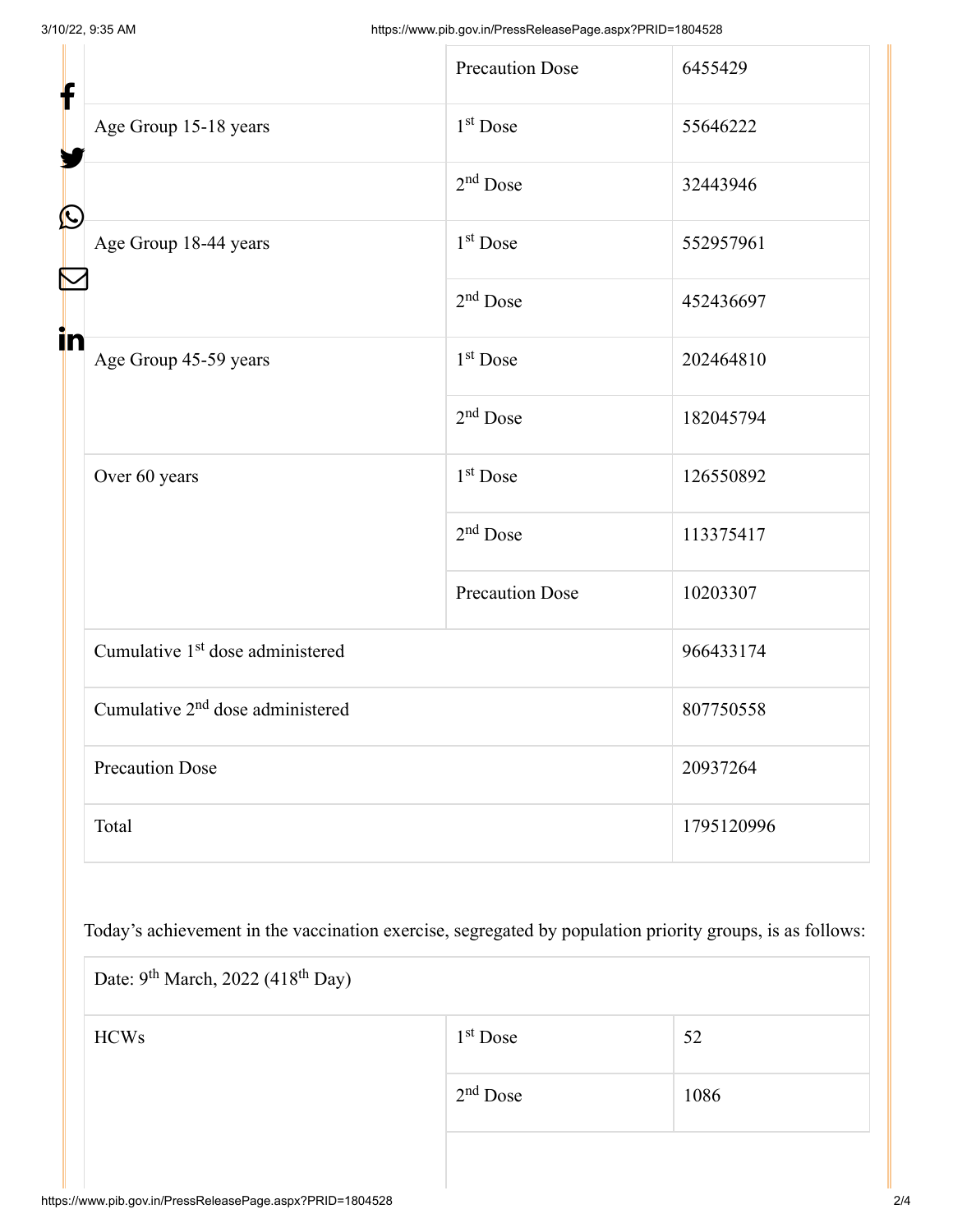| f<br>$\mathbf{\Omega}$ |                                              | <b>Precaution Dose</b> | 8975    |  |
|------------------------|----------------------------------------------|------------------------|---------|--|
|                        | <b>FLWs</b>                                  | 1 <sup>st</sup> Dose   | 85      |  |
|                        |                                              | $2nd$ Dose             | 1972    |  |
|                        |                                              | <b>Precaution Dose</b> | 13304   |  |
|                        | Age Group 15-18 years                        | $1st$ Dose             | 60875   |  |
| in                     |                                              | $2nd$ Dose             | 379862  |  |
|                        | Age Group 18-44 years                        | 1 <sup>st</sup> Dose   | 87430   |  |
|                        |                                              | $2nd$ Dose             | 699396  |  |
|                        | Age Group 45-59 years                        | $1st$ Dose             | 12863   |  |
|                        |                                              | $2nd$ Dose             | 161526  |  |
|                        | Over 60 years                                | 1 <sup>st</sup> Dose   | 9169    |  |
|                        |                                              | $2nd$ Dose             | 104409  |  |
|                        |                                              | <b>Precaution Dose</b> | 54866   |  |
|                        | Cumulative 1 <sup>st</sup> dose administered |                        | 170474  |  |
|                        | Cumulative 2 <sup>nd</sup> dose administered |                        | 1348251 |  |
|                        | <b>Precaution Dose</b>                       |                        | 77145   |  |
|                        | Total                                        |                        | 1595870 |  |

The vaccination exercise as a tool to protect the most vulnerable population groups in the country from COVID-19 continues to be regularly reviewed and monitored at the highest level.